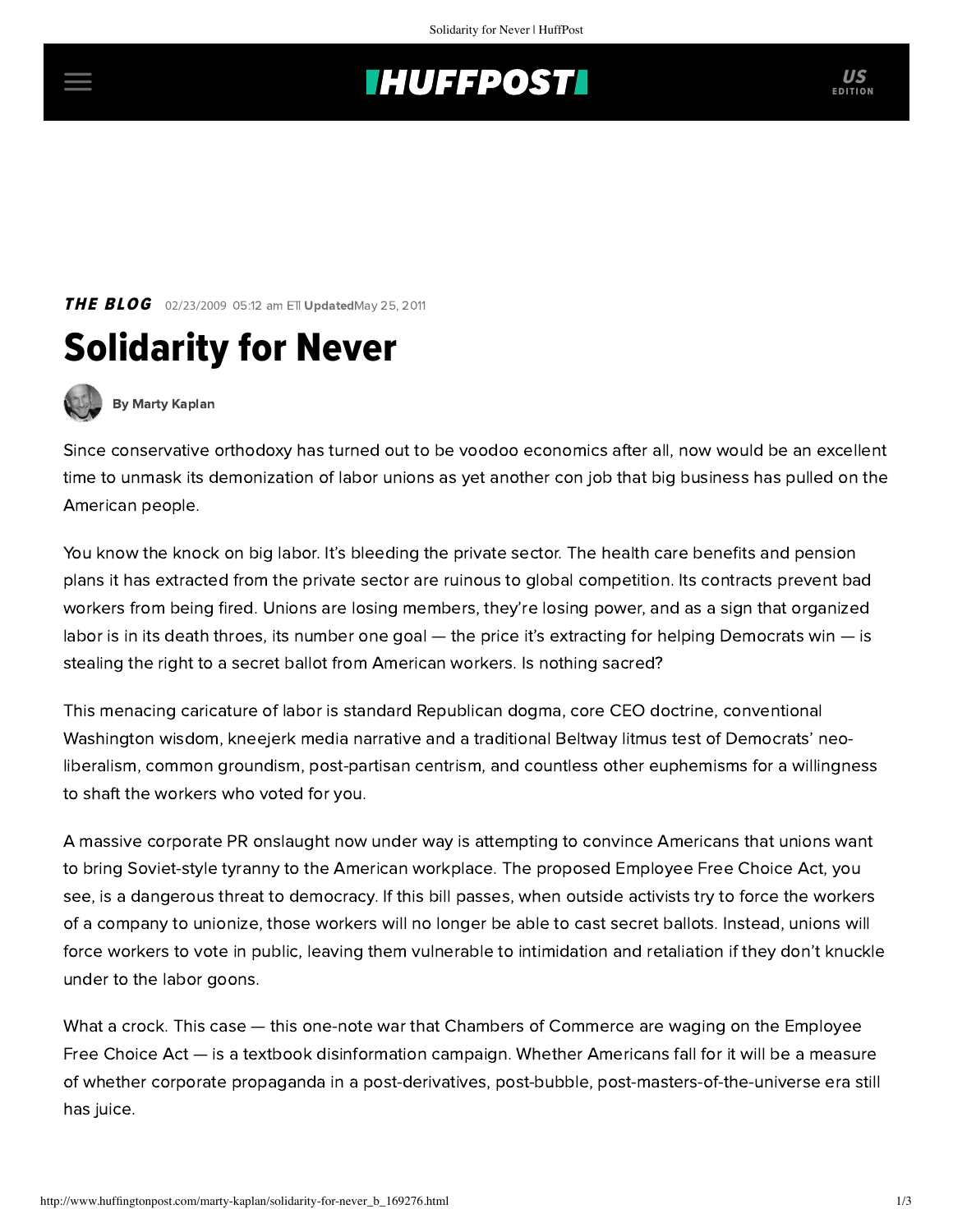## Solidarity for Never | HuffPost

[Here"s how](http://firedoglake.com/2009/01/23/schools-in-what-ambinder-and-america-still-needs-to-learn-about-employee-free-choice/) organizing actually works under current law. To unionize a workplace, a union has to get more than 30 percent of that company's workers to sign cards saying they want the union to negotiate with management on their behalf. The union gives the cards to the National Labor Relations Board (NLRB), which certifies them and sets a date for a vote within 42 days.

During this period — which the company can drag out for years via NLRB extensions and appeals - the [balance of power](http://www.americanrightsatwork.org/dmdocuments/ARAWReports/FreeandFair%20FINAL.pdf) between management and labor is ridiculously lopsided. Owners enjoy a monopoly. While pro-union workers can only post literature in break areas during break time, employers can distribute anti-union information anywhere and at anytime. While owners can enforce a total ban on employees' even talking about unionizing outside the break room, bosses can hammer away at how bad unions are at mandatory staff meetings. Management can threaten workers, and unleash professional union-busters in the workplace, and can claim that unionizing will shut down the work site. At one-on-one meetings, supervisors can tell employees that "a union isa [declaration of disloyalty](http://www.americanrightsatwork.org/publications/general/free-and-fair-how-labor-law-fails-u.s.-democratic-election-standards.html) to me personally and an affront to everything the company stands for." When at long last election day arrives, the polling place is right on the job site, where workers can be forced to run a gauntlet of grim supervisors who will watch their faces as they mark and cast their ballots. Under these circumstances, it's a miracle whenever the organizing side tops 50 percent and gets a union. This is the fabulous process that big business says that big labor wants to take away from workers.

But [here"s how](http://www.americanrightsatwork.org/employee-free-choice-act/resource-library/why-workers-need-the-employee-free-choice-act.html) it would work if the Employee Free Choice Act were passed. To organize a workplace, a union would have to get more than 50 percent of the company's employees to sign cards saying they want to unionize. Those cards would go to the NLRB for certification, and then — well, and then it's all done: the union would be recognized.

In other words, the right to a secret ballot that business says labor wants to steal is actually business's right to a protracted unilateral campaign of intimidation.

What's more, the Employee Free Choice Act says that if workers want a secret ballot election, they can have one. That's right: there's nothing in this legislation that would stop employees from casting their votes in private. The difference is that under the Employee Free Choice Act, the decision to call for a secret ballot election would be an option exercised by workers, rather than a union-crushing privilege that management automatically exercises.

Over the past few months, pretty much all of the Reagan credo has proven to be delusional. The magic of the marketplace, the holiness of deregulation, the good of greed, the genius of "supply side" tax cuts, the wisdom of the wise men of Wall Street: except for the Gipper's famous smile, precious little of Republican fundamentalism has withstood reality's recent assault. All that remains of conservative orthodoxy is the most massive transfer of wealth from the middle and the bottom to the one percent on top since the Pleistocene era. That, plus the slander that [Americans" rights at work](http://www.americanrightsatwork.org/) are a grave threat to freedom.

Their bonuses may have been capped, their jets grounded, their securitized mortgages and credit default swaps unmasked as tulipomania. But there is an obdurate arrogance in the financial power elite that no clawback has yet reached. It reared its head in their attempt to crush unions and break contracts under